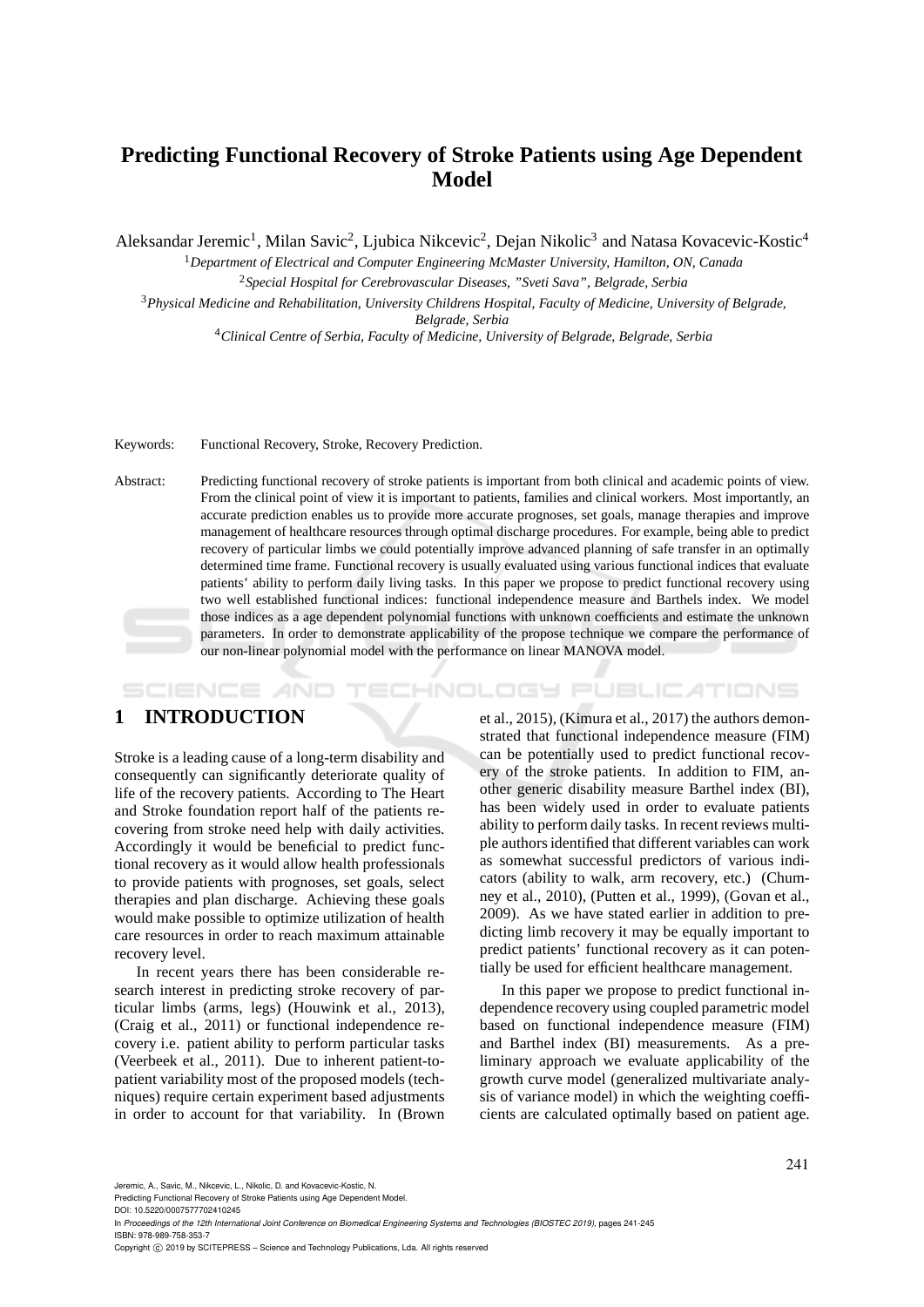We first propose parametric model in which the age is accounted for by using parametric exponential functions (known up to a parameter). We then estimate the unknown parameters using part of the data set as training set. We then evaluate the performance of the proposed model by comparing it to the MANOVA model and apply both models to the remaining patients. In future work we expect to include multivariate dependence based on additional parameters such as height, weight, body mass index, habits before the stroke, etc.

The paper is organized as follows. In Section II we describe the data set and the proposed estimation algorithms. In Section III we evaluate the applicability of the proposed algorithm using a real data set. Finally, in Section IV we discuss the results and future work.

# **2 SIGNAL PROCESSING MODELS**

#### **2.1 Data Set**

We have evaluated 187 eligible participants that were referred to the rehabilitation facility after stroke for inclusion into rehabilitation program and follow-up. To assess eligibility for the inclusion in the study the patients were evaluated by board certified physiatrist and specialist of internal medicine. Prior to the inclusion, all the participants were informed about the study protocol and informed consent was obtained. The study was approved by the Institutional Review Board and was carried out according to the principles of good clinical practice. The eventual onset of early complications was indication for the termination of the rehabilitation program for defined period of time. The exclusion criteria for the study were recurrent hip fractures and inability to completely finish the rehabilitation program or follow-up that was defined by the study. Therefore, the initial group on admission consisted of 217 patients, where 11 did not complete rehabilitation program due to the worsening of health condition and thus transferred to specialized referring hospitals, while 19 subjects dropped out from discharge period to the planned follow-up after 3 months post-discharge.

Functional Independence Measure (FIM) was used to evaluate patient's functional status on 3 occasions: at admission (Admission), on discharge from the rehabilitation facility (Discharge) and 1 and 3 months after discharge (Follow-ups). After discharge, patients were not included into any kind of rehabilitation program and were referred to home of residence. FIM presents valid and reliable test in the estimation of aggregated changes in functional status that appears in the defined period of the study evaluation (Young et al., 2009)-(Dodds et al., 1993). It is composed of 18 categories that are scaled from 1-7 each (Young et al., 2009) We organize the data set in a database consisting of 187 rows corresponding to the patients and 9 columns of (age, FIM at the admission, FIM at the discharge, FIM after 1 month, FIM after 3 months, BI at the admission, etc.)

#### **2.2 Parameter Estimation**

In order to be able to predict the functional recovery we first propose standardized MANOVA model in which the data is modelled as

$$
Y = AX + E
$$

where X is  $n \times 5$  matrix consisting of age and FIM and Barthel indices at the admission and discharge, A is a matrix of unknown parameters, and *Y* is an  $n \times 4$  matrix consisting of FIM and Barthel indices at 1 and 3 months after discharge respectively, and *E* is the matrix of residual errors. This technique is commonly used as a preliminary approach in order to obtain goodness-of-fit assuming that the data can be modelled using linear model.

In the second approach we propose to model the the indices values after the discharge using a new nonlinear polynomial approach in which the indices values are modelled as polynomial functions of the input parameters. Note that originally this approach was used to model time dependent growth change and is commonly used technique if prior knowledge is not available. In this paper we propose to use hierarchical polynomials in order to account for patient-to-patient variability. In this paper we use polynomial model given by

$$
Y_{i,j} = \sum_{k=1}^{q} (a_k * age_i^{k-1}) + \alpha F I M_i^{admission} + \beta B I_i^{admission} + e_{i,1}
$$

where *q* is the polynomial order, *a* are unknown parameters modelling age dependence, α and β are unknown linear index parameters, and  $e_{i,j}$  are residual error (modelling noise).

To evaluate the applicability of the proposed algorithms we find the normalized mean-square error and likelihood ratio test. Note that the above models can be easily extended to include larger number of parameters and this will be discussed further in Section 3.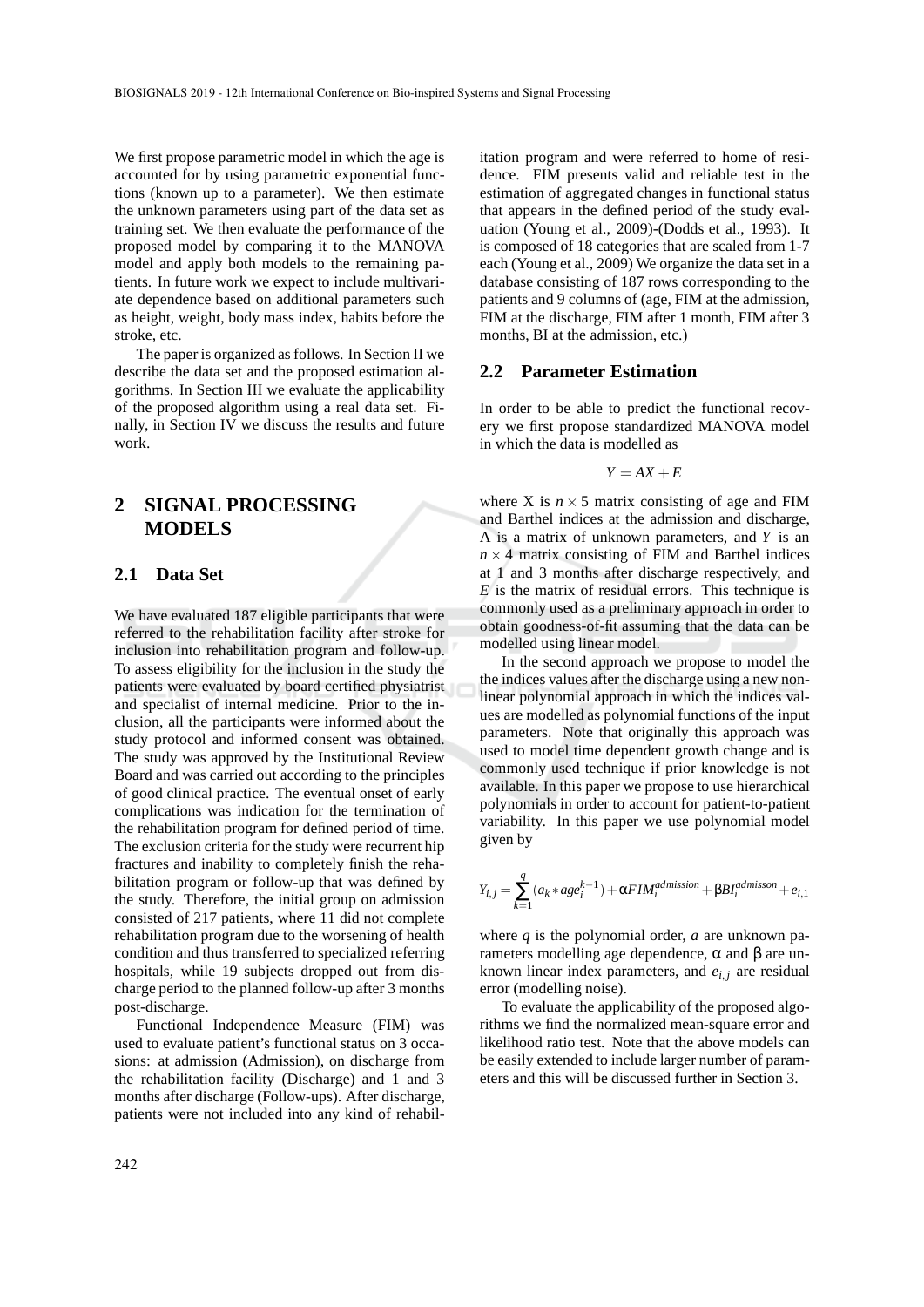### **3 RESULTS**

The total number of patients admitted was 187 with age and indices characteristics being given in Figures  $1-4.$ 



Figure 1: Histogram of patients' age at the admission.



Figure 2: Histogram of Barthel index distribution at the admission.



Figure 3: Histogram of FIM index distribution at the admission.

Additionally in Table 1 we show the correlation coefficient of all the FIM and BI with respect to the age. Due to existing inverse correlation relationship the age dependent model can improve our ability to



Figure 4: 3D scatter plot of age, FIM and Barthel indices.

predict recovery. In addition the increase in correlation between indices at the discharge indicate that their values at the admission should be used simultaneously in order to improve the performance.

Table 1: Correlation coefficients.

|                 | Age     | <b>FIMa</b> | FIM3    | BIa     | B <sub>I3</sub> |
|-----------------|---------|-------------|---------|---------|-----------------|
| Age             | 1.00    | $-0.05$     | $-0.15$ | $-0.17$ | $-0.13$         |
| <b>FIMa</b>     | $-0.05$ | 1.000       | 0.69    | 0.87    | 0.64            |
| FIM3            | $-0.15$ | 0.69        | 1.00    | 0.66    | 0.92            |
| BIa             | $-0.17$ | 0.87        | 0.66    | 1.00    | 0.59            |
| B <sub>13</sub> | $-0.13$ | 0.64        | 0.92    | 0.59    | 1.00            |

To illustrate the statistical properties of the data sample we present two scatter plots. In Figure 5 we present the FIM change between admission and 3 months after discharge and in Figure 6 we present similar results for BI.



Figure 5: Two-dimensional scatter of age and FIM change.

In Figure 7 we present the prediction result in terms of mean-square error (MSE) for nonlinear model as a function of number of parameters i.e polynomial order. As expected after initial decay the MSE slope decreases significantly which means that the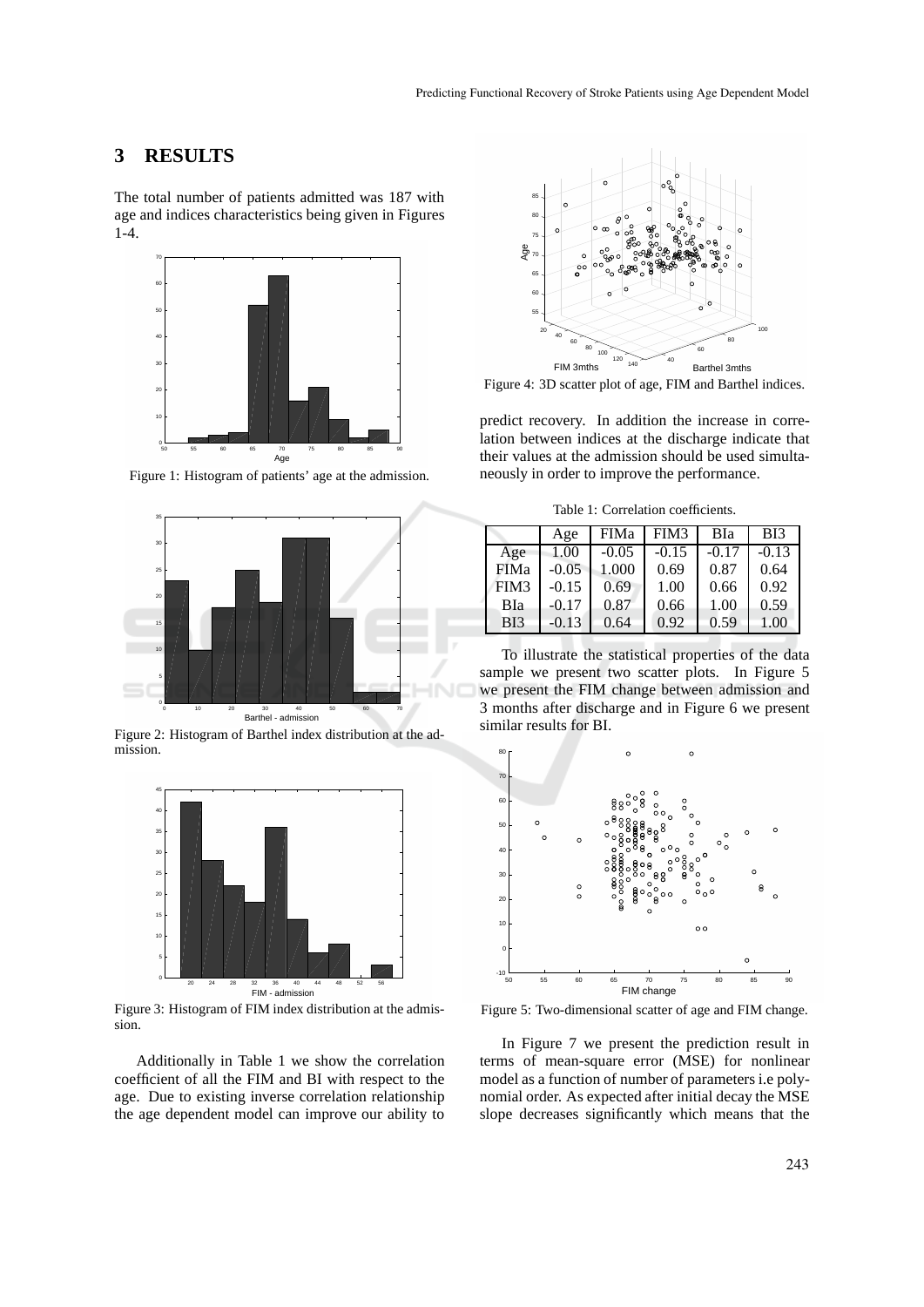

Figure 6: Two-dimensional scatter of age and BI change.



benefits of introducing additional parameters should be examined in more details as they may lead to increase in the computational complexity as well as Cramer-Rao bound.



The likelihood ratio for two parameters models is given in Table 2. From the results it seems that the nonlinear model provides better fit in terms of the likelihood function for the older patients. However it should be noted that the sample size for the older patients is slightly larger. In addition the nonlinearity may play more important role at younger due to more complex recovery processes and hence may not be captured well by the proposed nonlinear model.

Table 2: Likelihood-ratio.

|               | Likelihood-ratio nonlinear vs. linear |
|---------------|---------------------------------------|
| Age $\geq 65$ | 0.35                                  |
| Age $\leq 65$ | በ 64                                  |

Finally in order to evaluate applicability of our algorithm from the clinical point of view we classify patients based on joint FIM and BI measurements in the following way: if either FIM is larger than 36 or BI is larger than 4 the recovery is labelled as sufficient otherwise the recovery of a particular patient is labelled as insufficient. We estimate the unknown parameters using half of the data set and evaluate its performance using the other half. We repeat selection of the training data set randomly 1000 times. The results of the classification using predicted values are given in Table 3.

Table 3: Classification error.

|                             | Error percentage |
|-----------------------------|------------------|
| Insufficient recovery error | 2%               |
| Sufficient recovery error   | 1%               |

### **4 CONCLUSIONS**

The importance of early inclusion in rehabilitation program and exercise of older people after the stroke could be explained by the fact that physical activity influences the muscle strength and neural function recovery (Sipila et al., 2011). Such determinants are very important particularly for individual's quality of life. It has been often hypothesized that the success of recovery is extremely dependent on the timeliness and adequacy of the treatment. While it is desirable to provide the best possible care as soon as possible the actual limitations that may exist in health-care systems due to a limited number of medical staff as well as limited capacity in rehabilitation programs may create need for appropriate planning and/or scheduling.

To this purpose in this paper we proposed an algorithm which can potentially be used to predict the functional recovery which is one of the most important factors that indicate ability for self-functioning of